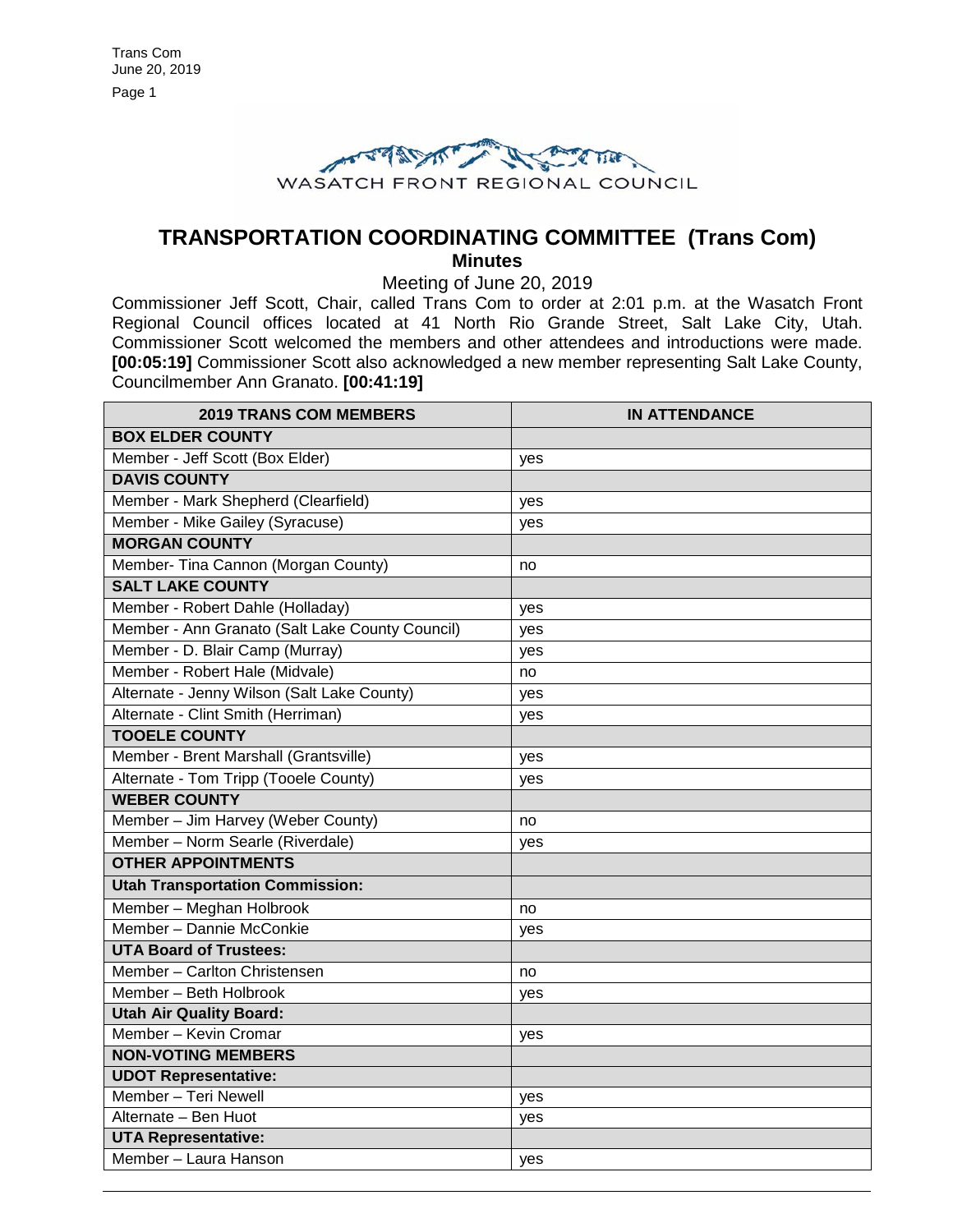Page 2

| Air Quality Board, DAQ Staff Representative:   |                                                   |                                               |  |
|------------------------------------------------|---------------------------------------------------|-----------------------------------------------|--|
| <b>Bryce Bird</b>                              |                                                   | no                                            |  |
| <b>FHWA- Utah Division Representative:</b>     |                                                   |                                               |  |
| Ivan Marrero                                   |                                                   | yes                                           |  |
| <b>Mountainland Association of Governments</b> |                                                   |                                               |  |
|                                                |                                                   |                                               |  |
| <b>Others in Attendance:</b>                   |                                                   |                                               |  |
| Steve Call, FHWA                               |                                                   | Wayne Bennion, Wasatch Front Regional Council |  |
| Roger Borgenicht, UBET                         |                                                   | Andrew Gruber, Wasatch Front Regional Council |  |
| Helen Peters, Salt Lake County                 | Ned Hacker, Wasatch Front Regional Council        |                                               |  |
| Hal Johnson, UTA                               | LaNiece Davenport, Wasatch Front Regional Council |                                               |  |
| Janelle Robertson, UTA                         |                                                   | Ted Knowlton, Wasatch Front Regional Council  |  |
| Andrea Pearson, Wasatch Front Regional Council |                                                   | Ben Wuthrich, Wasatch Front Regional Council  |  |
|                                                | Katie Gerard, Wasatch Front Regional Council      |                                               |  |

## **1. Approval of Minutes [Recording: 00:00:30]**

Commissioner Scott brought attention to the minutes of the April 17, 2019 meeting and asked if there were any questions. There were none. Mayor Mark Shepherd made a motion that the minutes of the Trans Com meeting be approved as written. Mayor Robert Dahle seconded the motion, and the voting was unanimous.

## **2. Opportunity for Public Comment [Recording: 00:00:50]**

Commissioner Scott opened the meeting up for public comments. There were none.

#### **3. Chair's Report [Recording: 00:01:16]**

Commissioner Scott provided some background information and a brief report on discussions of the CMAQ Working Group. These discussions resulted in the group agreeing on the following recommendations for the program:

1) Increase outreach and cultivation of effective projects each fall.

2) Include information on project benefits in addition to air quality when recommendations are presented to the TACs and Trans Com each spring.

3) Work with the TACs to develop consistent lengths of effectiveness for the various project types to include in the technical evaluation.

These recommendations will be discussed with the Trans Com TACs on July 31, and then with Trans Com on August 14, for inclusion in the next CMAQ project selection process that begins this fall.

#### **4. Transportation Improvement Program (TIP)**

#### **a. Board Modifications to the 2019-2024 TIP [00:07:15]**

Ben Wuthrich, WFRC, reported that since the last meeting of Trans Com, WFRC received requests to modify the current 2019-2024 TIP. Amendment Seven, included in the meeting materials, was approved by the Regional Council at their May meeting and by the Utah Transportation Commission. Mr. Wuthrich briefly outlined the modifications.

#### **b. ACTION: Board Modifications to the 2019-2024 TIP [00:11:37]**

Mr. Wuthrich referred Trans Com members to the information in the meeting packet regarding the 2019-2024 TIP, Amendment Eight. WFRC has received requests to modify the current 2019-2024 TIP, which requires action from Trans Com and the Utah Transportation Commission but does not require a new air quality conformity analysis or a 30-day public comment period. Mr. Wuthrich briefly discussed each project. **[00:28:10]** Mayor Brent Marshall made a motion to approve the resolution to modify the 2019-2024 TIP as requested. Mayor Mark Shepherd seconded the motion. The affirmative vote was unanimous**.**